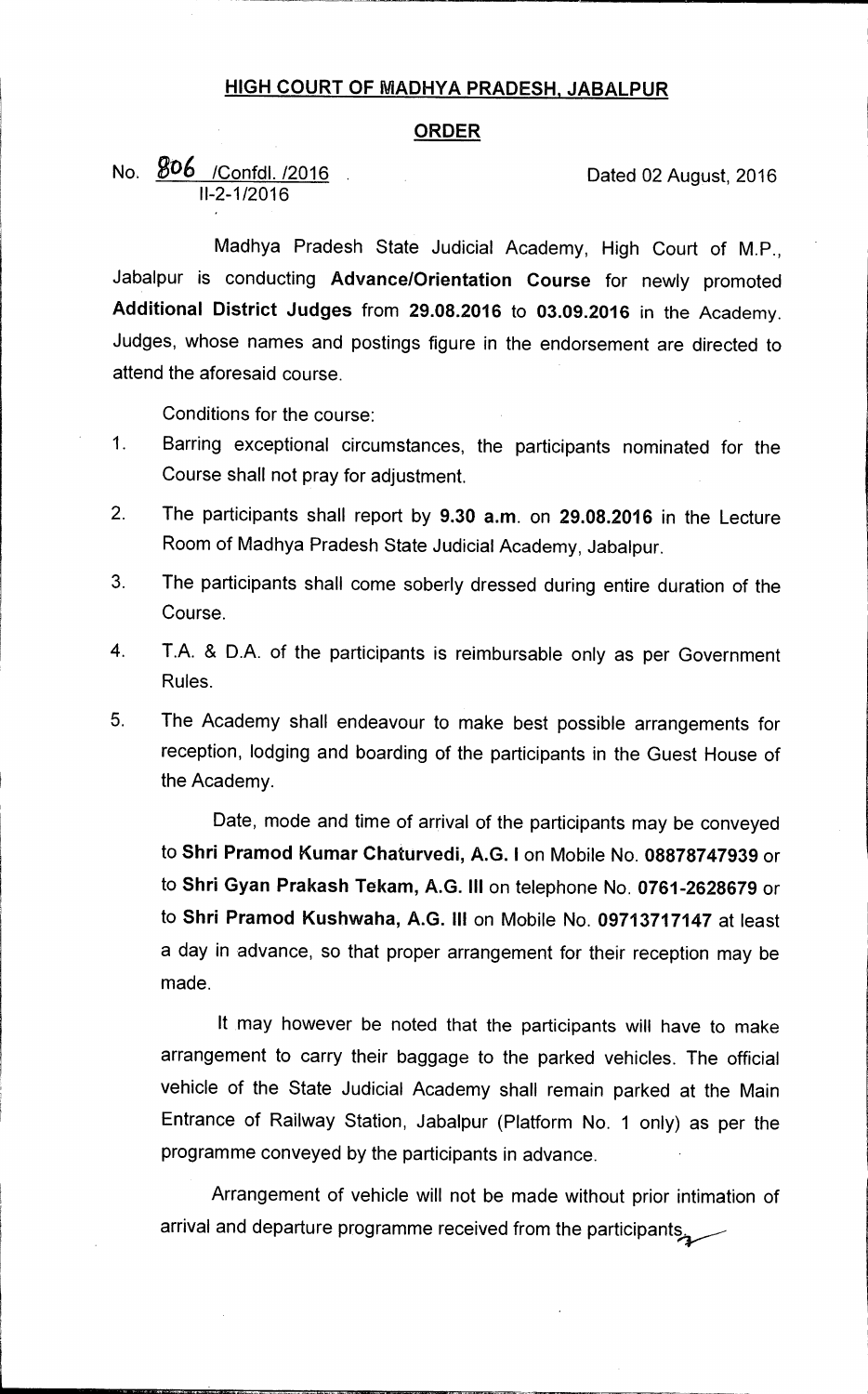- 6. The participants in need of care shall be accommodated on the ground floor of the Guest House on prior intimation. The participants in need of special care may, with prior permission of the Academy, stay at accommodation of their choice. In such a case participants shall be entitled to T.A. & D.A. as per rules. Kindly note that it would not be possible for the Academy to make arrangement for pick up and drop back to such place of their choice.
- 7. The accommodation in the Guest House of the Academy shall be available to the participants only from 12.00 noon of preceding day of commencement of training and upto 12.00 noon on the succeeding day of the end of training.
- 8. The participants shall be provided with tea, breakfast, lunch and dinner during their period of stay for the Course, free of charge, as per the rules of the Academy.
- 9. For maintaining the record, group photograph of the participants may be taken and a banner may also be prepared.
- **10. The participants shall send atleast three article/presentation/ research paper/ judgment/order authored by them relevant to the subject for sharing and discussion in the Course on official email of the State Judicial Academy i.e. mpjotri@gmail.comatleast three days prior to the schedule of Course.**

BY ORDER OF HON'BLE THE ACTING CHIEF JUSTICE

**MANOHAR MAP REGISTRAR GENERAL** 

Endt. No.  $\frac{807}{1000}$  / Confdl. /2016 11-2-1/2016

Copy forwarded to:-

- 1. The Deputy Controller, Govt. Central Press, Arera Hills, Habibganj, Bhopal-6 for publication in the next issue of the M.P. Gazaette,
- 2. The Principal Secretary, Govt. M.P. Law & Legislative Affairs Department, 1st Floor, Vindhyachal Bhawan, Bhopal, Pin 462 006, for information.
- 3. The Accountant General, (1), M.P. Gazetted Audit Department, Gwalior, for information.
- 4. The Accountant General, (II), Gwalior, for information.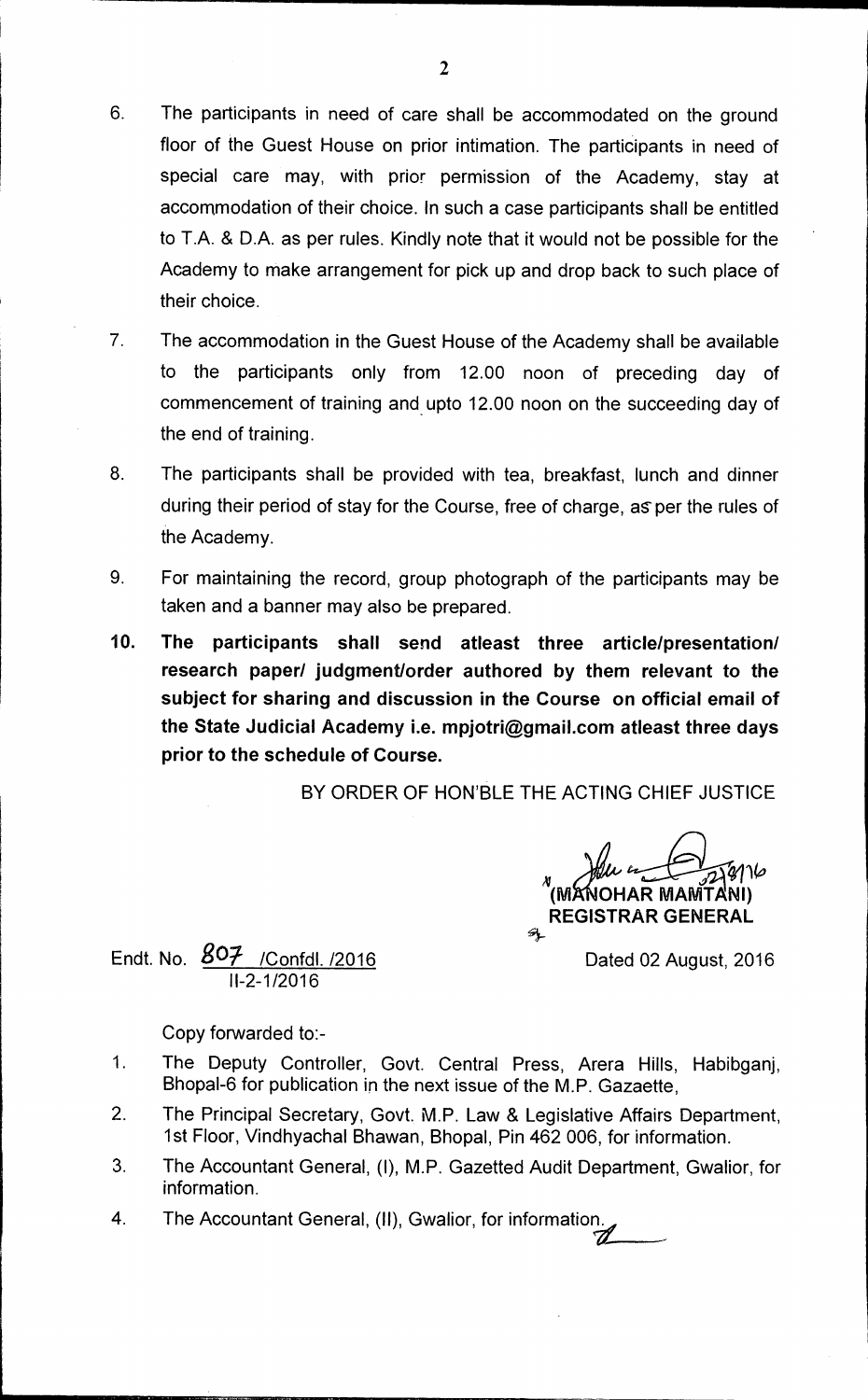- 5.
- 1. Shri Sameer Kulshrestha, II ADJ, Barwani
- 2. Shri Pankaj Singh Maheshwari, VI A.D.J., Indore
- 3. Shri Galib Rasool, II ADJ, Burhanpur
- 4. Shri Ashok Gupta, I ADJ, Damoh
- 5. Smt. Shalini Sharma Singh, II ADJ, Lakhnadon, District Seoni
- 6. Shri Sachindra Shrivastava, II ADJ, Maihar, District Satna
- 7. Shri Rakesh Kumar Jain, A.D.J., Manawar, District Dhar
- 8. Shri Ajay Kant Pandey, IV ADJ, Vidisha
- 9. Shri Dinesh Kumar Singh, I ADJ, Sironj, District Vidisha
- 10. Shri Deepak Kumar Pandey, III ADJ, Shajapur
- 11. Shri Masood Ahmed Khan, III ADJ, Ratlam
- 12. Shri Sanjeev Kumar Gupta, II ADJ, Mandsaur
- 13. Smt. Varsha Sharma, II ADJ, Basoda District Vidisha
- 14. Shri Arvind Kumar Goyal, III ADJ, Bhopal
- 15. Ku. Manjulata Chaturvedi, II ADJ, Gadarwara, District Narsinghpur
- 16. Smt. Priya Sharma, Ill ADJ, Neemuch
- 17. Shri Anand Priya Rahul, I ADJ, Ashoknagar
- 18. Shri Surendra Kumar Shrivastava (Jr), IV ADJ, Katni
- 19. Shri Ramji Gupta, II ADJ, Rewa
- 20. Shri Gangacharan Sharma, II ADJ, Ashoknagar

For information and compliance with a direction to all the participants that they should compulsorily appear at M.P.S.J.A. Building at Jabalpur on aforesaid date and time as mentioned in order.

6. The District & Sessions Judge, **Barwani/ Indore/ Burhanpur/ Damoh/ Seoni/ Satna/ Dhar/ Vidisha/ Shajapur/ Ratlam/ Mandsauri Bhopal/ Narsinghpur/ Neemuch/ Ashoknagar/ Katni/ Rewa** for information and necessary action with a request to instruct the participant Judicial Officers to remain present at M.P.S.J.A. building at Jabalpur on the date and time given in the order, positively.

**District Judges are further requested to ensure that the participant from the concerned district has forwarded atleast three article/ presentation/ research paper/judgment/order to the State Judicial Academy**